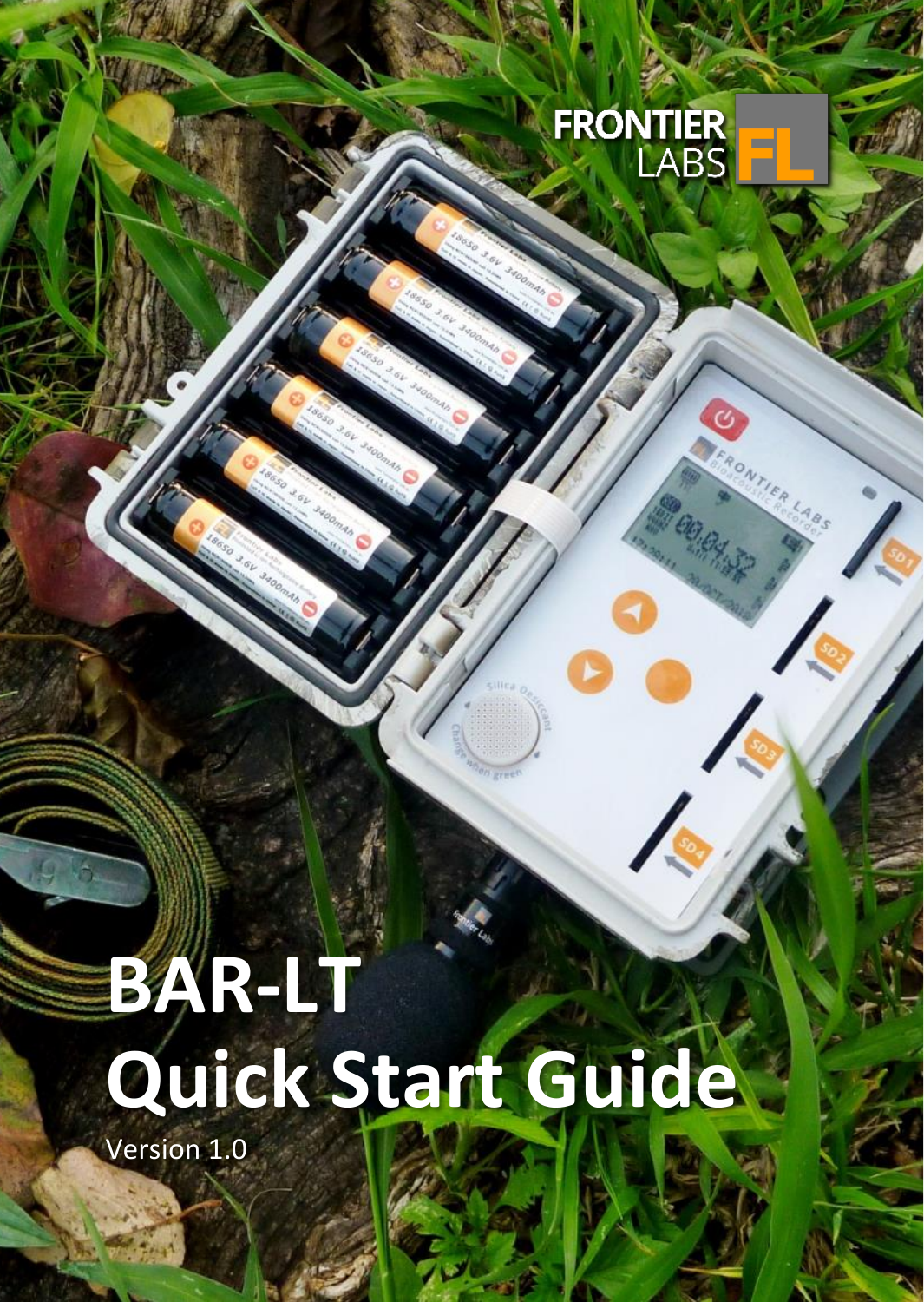FRONT



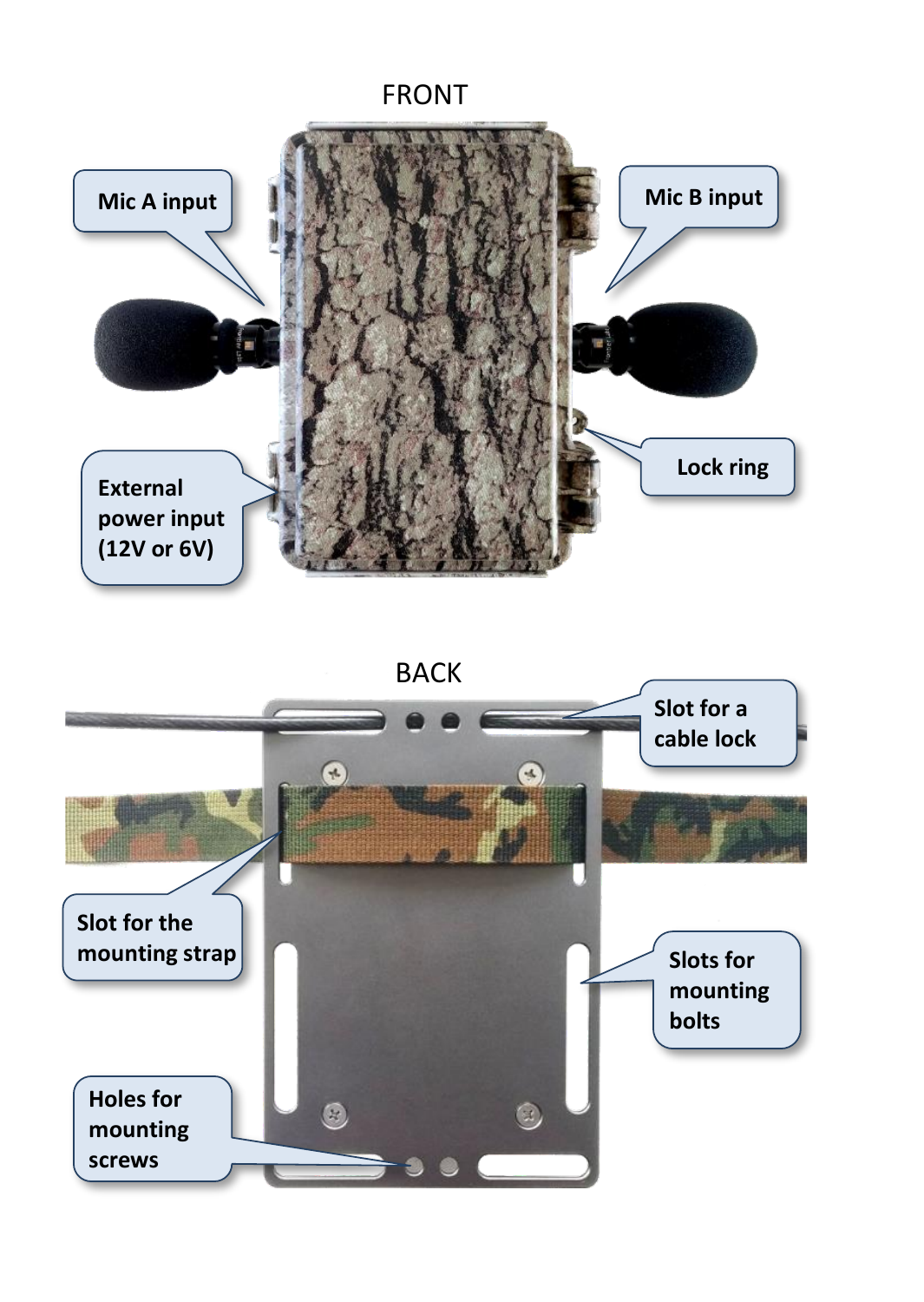

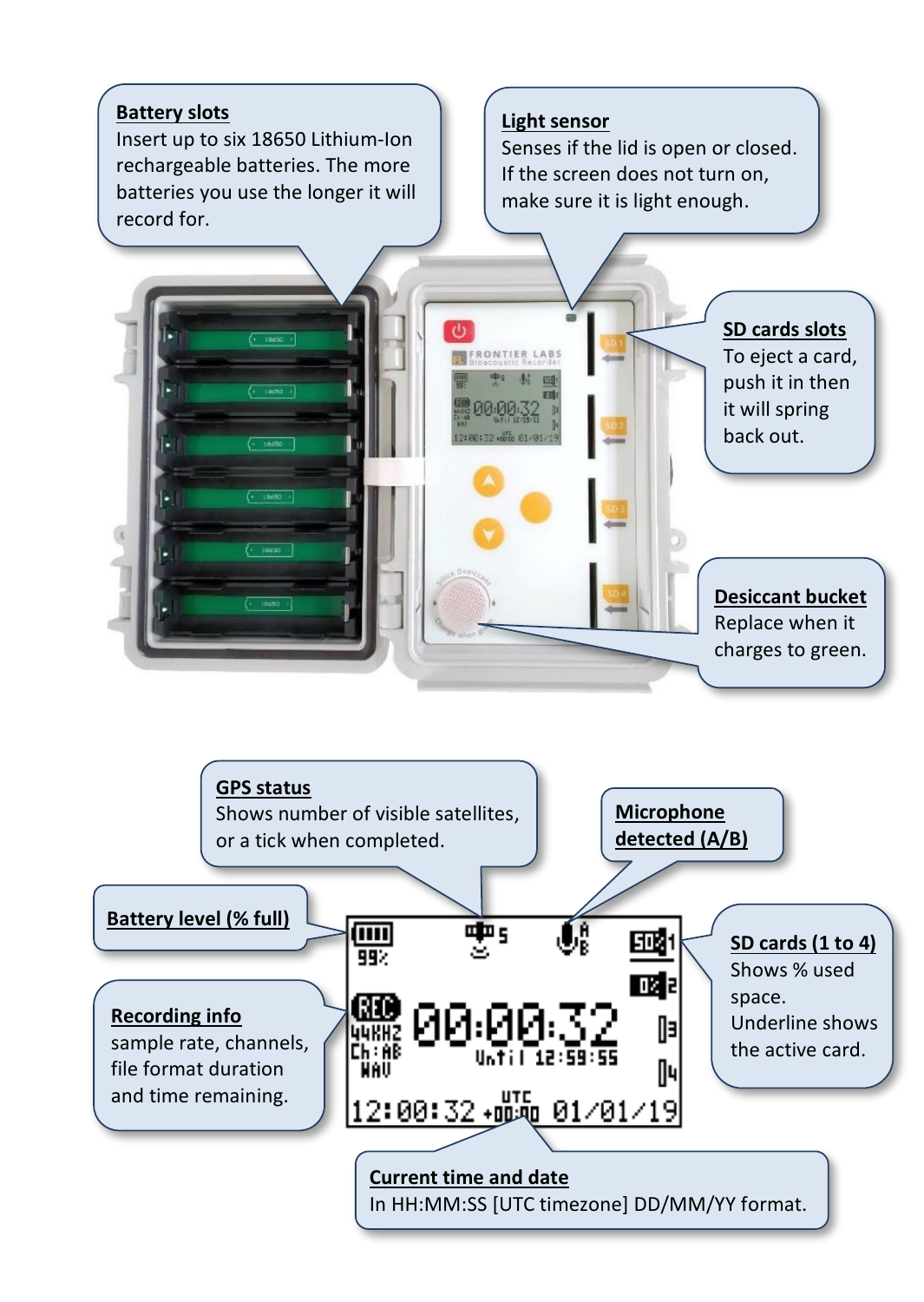## *Before you deploy:*



Format your SD cards before every deployment to keep them running fast. (Do not just delete the files.) We recommend using San Disk ultra, class 10 or higher.



Check your recording schedule on the BAR-LT or using the Scheduler program on your PC.

- By default, the BAR-LT comes pre-programmed with a schedule that records continuously all day every day, broken into 1-hour blocks.
- If your schedule contains sunrise or sunset based recordings, set the location in the Scheduler program and copy it onto the recorder, it can use this as a backup location to calculate sunbased times if it is unable to get a GPS position fix in the field.
- To copy a PC schedule onto the recorder, save it as *schedule.fls* on your SD card then insert it into the recorder. It will automatically detect the new schedule file and ask if you would like to copy it across.



Charge your batteries. Unfortunately, due to transport regulations we are not allowed to ship your batteries fully charged. Please make sure you charge your batteries before each use.

Now is a good time to check everything is working as expected before heading out into the field. Run through the following operating procedure and check the time of the next scheduled recording is correct. You can then turn the recorder OFF until you are ready to deploy it or leave it ON and close/lock the lid if you want to have untrained volunteers deploy the recorders at a later date without having to do anything (it will go to sleep until the first recording then re-acquire a GPS fix).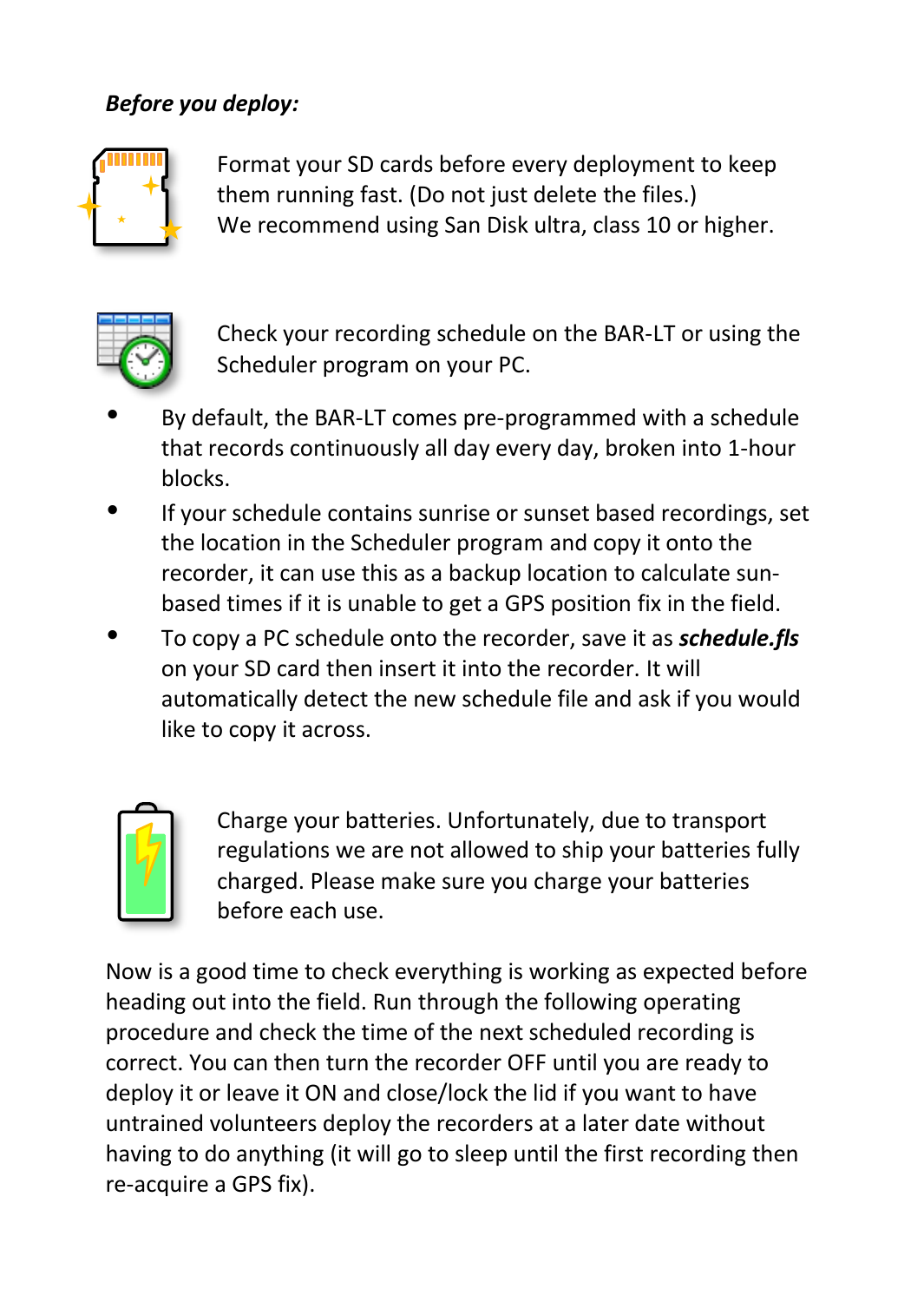## *Operating procedure:*

- *1.* Insert the SD cards (up to 4 x 512GB) then insert the batteries (up to 6 x 18650 rechargeable Li-ion). *The more batteries you use, the longer it can record for.*
- *2.* Turn the recorder on with the Power button. *As the recorder turns on, it shows the serial number and firmware version on the screen.*
- *3.* Enter the time zone where the recorder is being deployed (note daylight savings is not taken into account). *The home screen will then say "Waiting for GPS synchronisation" until the clock is automatically updated by the GPS or manually set by the user. It will then display the time of the next scheduled recording or start recording if it is in the middle of a recording period.*
- 4. Connect the microphone(s) and check the microphone detect status icon appears on the screen.
- 5. It's good practice to wait until the GPS has acquired a fix in case you need to move to a clearing to get a better signal. *It only records a GPS fix once after it has been switched on, then disables the GPS to conserve power. If you move the recorder and want to get a new fix, simply turn the recorder off and then back on again.*

*If you turn the recorder on more than 1 day before the first recording is scheduled it will automatically try to get a new fix when it starts up for that first recording, so untrained volunteers can deploy the recorders without having to open the lid or do anything.*



**WARNING: Never eject SD cards while the recorder is on as this can result in loss of data and corruption of the file system. Always switch the recorder off before swapping SD cards.**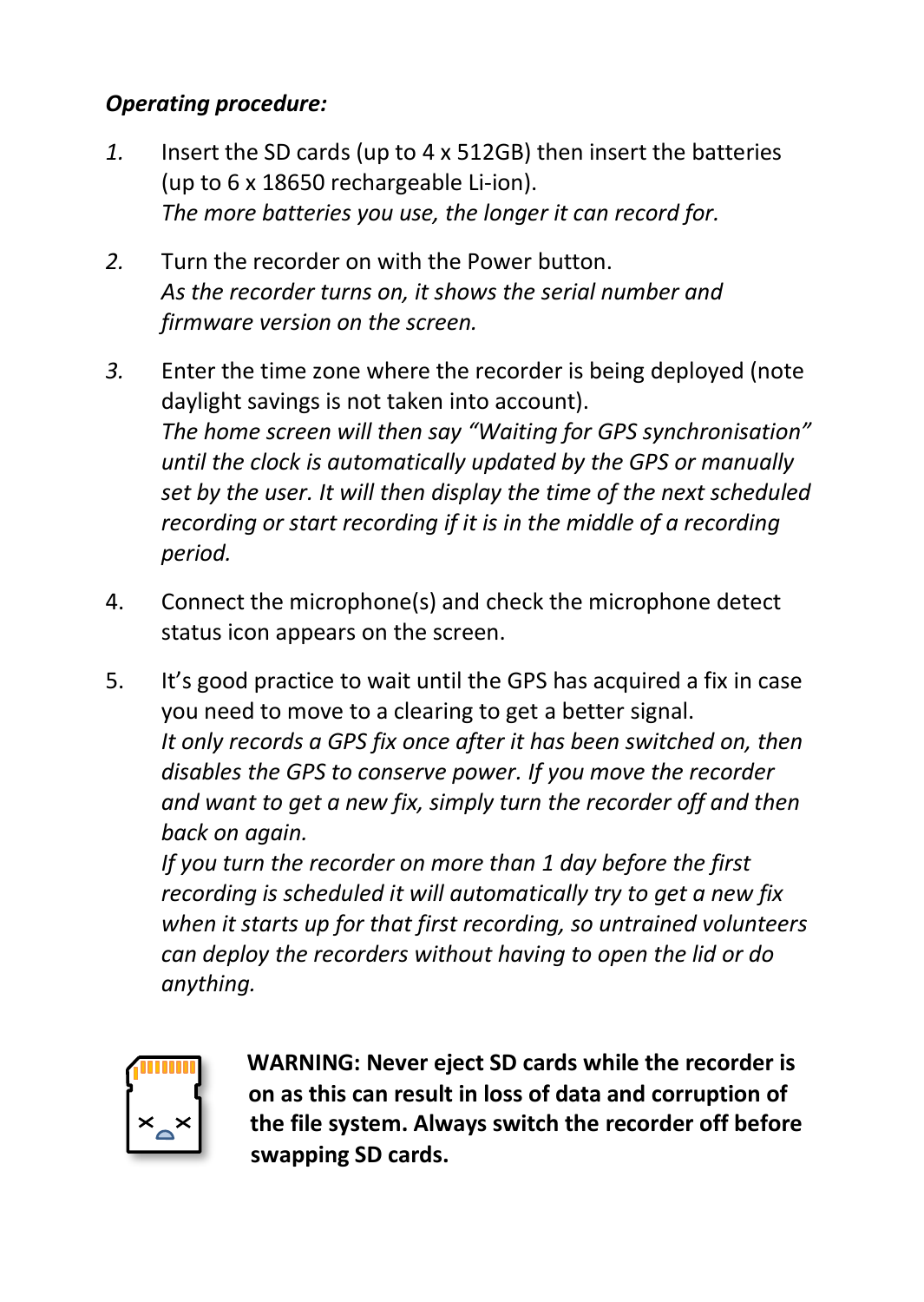| Sample rate | Total mono recording time per battery (hrs) |                         |     |     |     |     |
|-------------|---------------------------------------------|-------------------------|-----|-----|-----|-----|
|             | 1                                           | $\overline{\mathbf{z}}$ | з   | 4   | 5   | 6   |
| 16 kHz      | 165                                         | 330                     | 495 | 660 | 825 | 990 |
| 22.05 kHz   | 155                                         | 310                     | 465 | 620 | 775 | 930 |
| 32 kHz      | 150                                         | 300                     | 450 | 600 | 750 | 900 |
| 44.1 kHz    | 140                                         | 280                     | 420 | 560 | 700 | 840 |
| 48 kHz      | 125                                         | 250                     | 375 | 500 | 625 | 750 |
| 96 kHz      | 120                                         | 240                     | 360 | 480 | 600 | 720 |

| Sample rate | Total stereo recording time per battery (hrs) |     |     |     |     |     |
|-------------|-----------------------------------------------|-----|-----|-----|-----|-----|
|             | 1                                             | 2   | 3   | 4   | 5   | 6   |
| 16 kHz      | 140                                           | 280 | 420 | 560 | 700 | 840 |
| 22.05 kHz   | 130                                           | 260 | 390 | 520 | 650 | 780 |
| 32 kHz      | 125                                           | 250 | 375 | 500 | 625 | 750 |
| 44.1 kHz    | 110                                           | 220 | 330 | 440 | 550 | 660 |
| 48 kHz      | 105                                           | 210 | 315 | 420 | 525 | 630 |
| 96 kHz      | 90                                            | 180 | 270 | 360 | 450 | 540 |

| Sample rate | Total mono recording time per SD card (hrs) |              |       |      |               |        |
|-------------|---------------------------------------------|--------------|-------|------|---------------|--------|
|             | <b>16 GB</b>                                | <b>32 GB</b> | 64 GB |      | 128 GB 256 GB | 512 GB |
| 16 kHz      | 138                                         | 277          | 555   | 1111 | 2222          | 4444   |
| 22.05 kHz   | 100                                         | 201          | 403   | 806  | 1612          | 3224   |
| 32 kHz      | 69                                          | 138          | 277   | 555  | 1111          | 2222   |
| 44.1 kHz    | 50                                          | 100          | 201   | 403  | 806           | 1612   |
| 48 kHz      | 46                                          | 92           | 185   | 370  | 740           | 1481   |
| 96 kHz      | 23                                          | 46           | 92    | 185  | 370           | 740    |

| <b>Sample rate</b> | Total stereo recording time per SD card (hrs) |       |     |     |                                  |      |
|--------------------|-----------------------------------------------|-------|-----|-----|----------------------------------|------|
|                    | <b>16 GB</b>                                  | 32 GB |     |     | 64 GB   128 GB   256 GB   512 GB |      |
| 16 kHz             | 69                                            | 138   | 277 | 555 | 1111                             | 2222 |
| 22.05 kHz          | 50                                            | 100   | 201 | 403 | 806                              | 1612 |
| 32 kHz             | 34                                            | 69    | 138 | 277 | 555                              | 1111 |
| 44.1 kHz           | 25                                            | 50    | 100 | 201 | 403                              | 806  |
| 48 kHz             | 23                                            | 46    | 92  | 185 | 370                              | 740  |
| 96 kHz             | 11                                            | 23    | 46  | 92  | 185                              | 370  |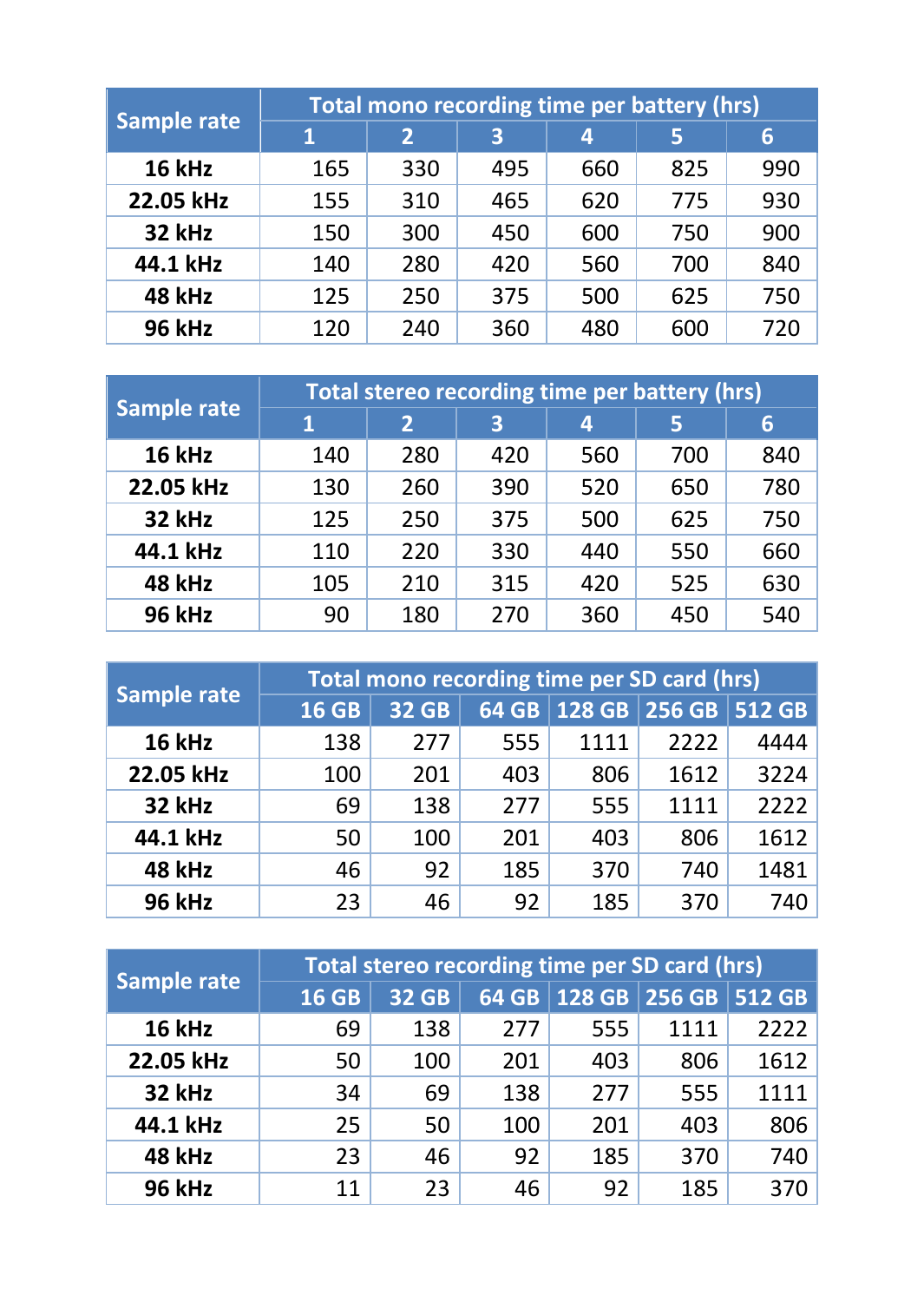For more information, please see the full user manual available at: [www.frontierlabs.com.au/](http://www.frontierlabs.com.au/)manuals

Or contact us via: Email: sales@frontierlabs.com.au Ph: +61 420757476 ( Timezone: UTC+10:00 – Brisbane, Australia )